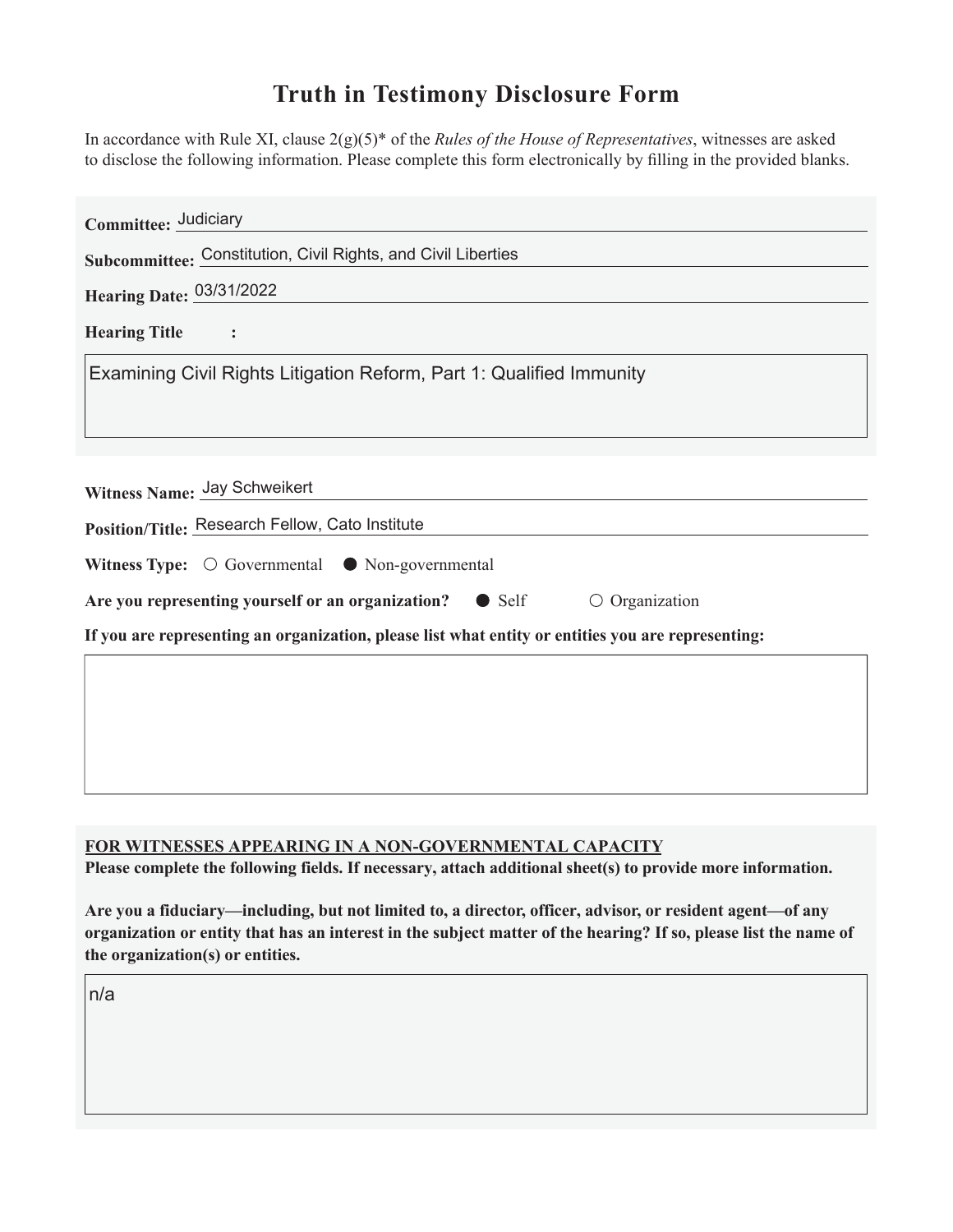Please list any federal grants or contracts (including subgrants or subcontracts) related to the hearing's subject matter that you, the organization(s) you represent, or entities for which you serve as a fiduciary have received in the past thirty-six months from the date of the hearing. Include the source and amount of each **grant or contract.** 

n/a

Please list any contracts, grants, or payments originating with a foreign government and related to the hearing's subject that you, the organization(s) you represent, or entities for which you serve as a fiduciary have received in the past thirty-six months from the date of the hearing. Include the amount and country **of origin of each contract or payment.** 

n/a

## Please complete the following fields. If necessary, attach additional sheet(s) to provide more information.

 $\Box$  I have attached a written statement of proposed testimony.

 $\overline{I}$  I have attached my curriculum vitae or biography.

**\***Rule XI, clause 2(g)(5), of the U.S. House of Representatives provides:

(5)(A) Each committee shall, to the greatest extent practicable, require witnesses who appear before it to submit in advance written statements of proposed testimony and to limit their initial presentations to the committee to brief summaries thereof.

(B) In the case of a witness appearing in a non-governmental capacity, a written statement of proposed testimony shall include— (i) a curriculum vitae; (ii) a disclosure of any Federal grants or contracts, or contracts, grants, or payments originating with a foreign government, received during the past 36 months by the witness or by an entity represented by the witness and related to the subject matter of the hearing; and (iii) a disclosure of whether the witness is a fiduciary (including, but not limited to, a director, officer, advisor, or resident agent) of any organization or entity that has an interest in the subject matter of the hearing.

(C) The disclosure referred to in subdivision (B)(iii) shall include— (i) the amount and source of each Federal grant (or subgrant thereof) or contract (or subcontract thereof) related to the subject matter of the hearing; and (ii) the amount and country of origin of any payment or contract related to the subject matter of the hearing originating with a foreign government.

(D) Such statements, with appropriate redactions to protect the privacy or security of the witness, shall be made publicly available in electronic form 24 hours before the witness appears to the extent practicable, but not later than one day after the witness appears.

Judiciary